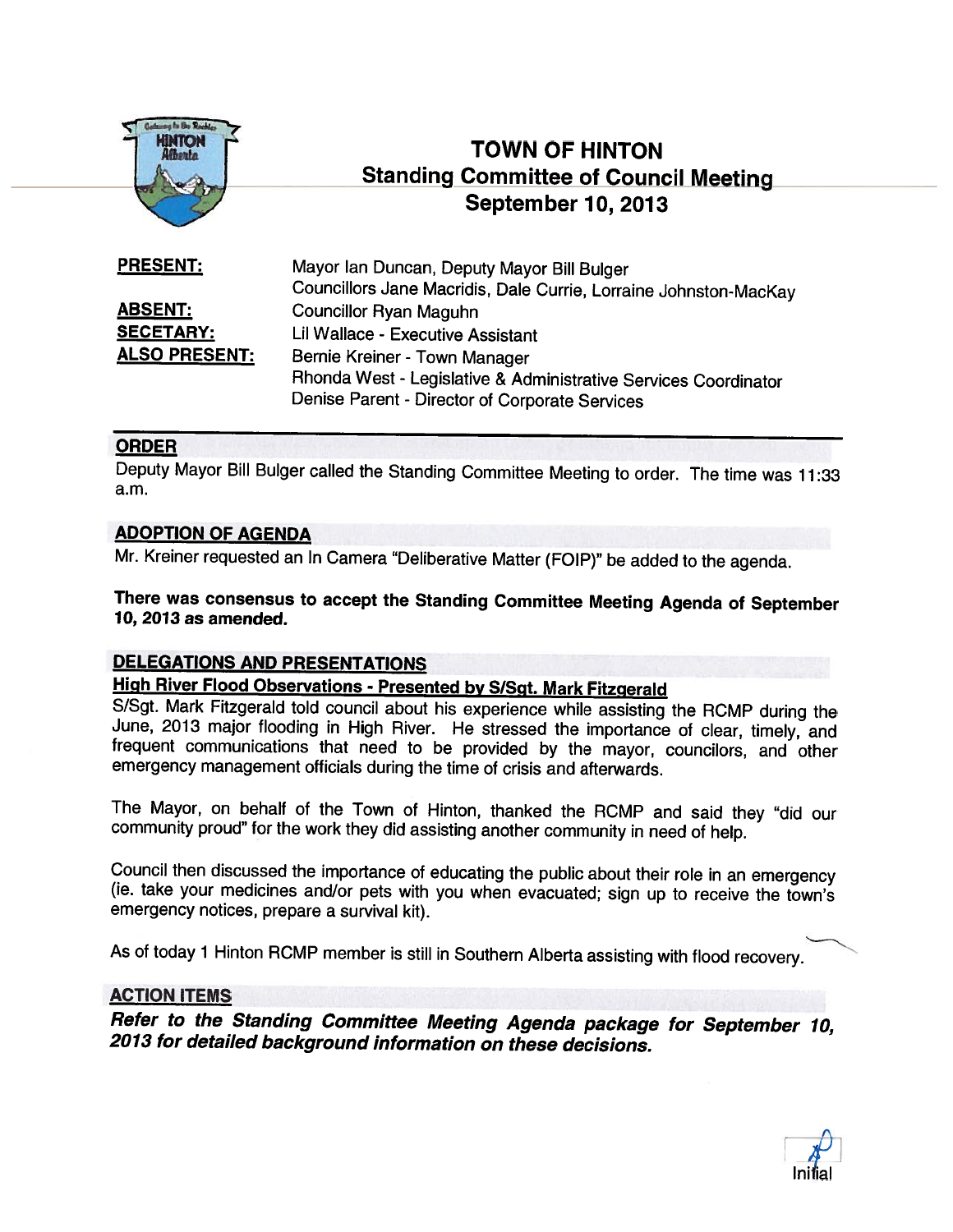Town of Hinton Standing Committee of Council — September 10, <sup>2013</sup> Page | 2

## Quality of Life Grant Program

Administration was seeking direction from council respecting the current program, terms of reference, purpose, etc. since council had previously questioned: Are the groups with the greatest needs receiving the monies? <sup>A</sup> lengthy discussion of all aspects of the Quality of Life Grant Program occurred.

There was consensus that the current mission of the Quality of Life Grant Program is to provide funding opportunities for community organizations to maximize improvements in the quality of life for Hinton residents.

There was consensus that the eligibility and/or priority criteria include:

- use the funds to leverage for efficiency and sustainability.
- use the funds for operating (core) costs linked to measurable targets and outcomes.

## There was consensus that this go to Regular Council for adoption.

At 1:29 pm the Deputy Mayor called <sup>a</sup> short recess and the meeting reconvened at 1:40 pm.

## 2014 Budget Preliminary Overview

After lengthy discussion,

There was consensus to keep as much in reserves as possible from the \$400,000 increased Yellowhead County sharing contribution while aiming to maintain <sup>a</sup> modest tax increase and still maintain existing levels of services.

J. MACRIDIS -That Council extend the time for the Standing Committee Meeting beyond 3 hours.

Carried

The time was 2:29 pm.

## Macro Municipal Planning and Implementation System for Hinton

Mr. Kreiner explained to council the "Macro Municipal Planning and Implementation System" that administration has been working on. This allows council and administration to see how all the <sup>p</sup>lanning systems integrate and if any require <sup>a</sup> change in their time cycle dates. Also, Administration is working towards implementing <sup>a</sup> two-year budget cycle.

There was consensus that this repor<sup>t</sup> be accepted for information.

## ADDITIONAL INFORMATION

## Urgent Matters from Council and Town Manager

The Town Manager advised he was informed today that Coal Valley is today laying off <sup>17</sup> salaried staff. They have <sup>a</sup> workforce total of 425. The layoffs are due to the current softer coal prices.

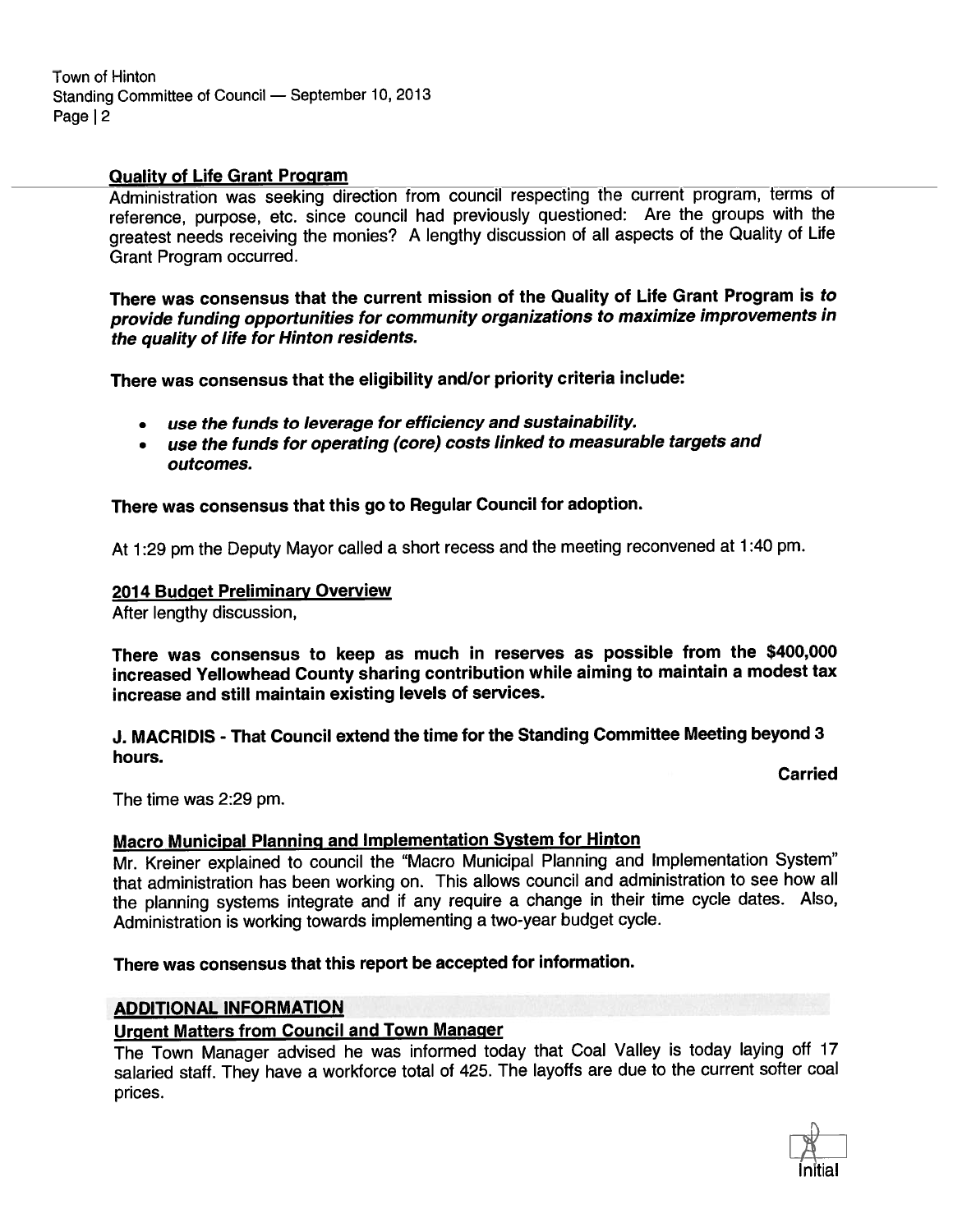Town of Hinton Standing Committee of Council — September 10, 2013 Page  $|3$ 

> Councillor Jane Macridis advised council that Yellowhead County has now approved the landfill authority agreement; still waiting for Jasper and Edson to sign.

## Executive Assistant Logistics Information

No upcoming events logistics were discussed.

## IN CAMERA (if necessary)

J. MACRIDIS - That Standing Committee move in camera.

The time was 3:05 p.m.

L. JOHNSTON-MACKAY- That Standing Committee revert to regular session.

The time was 3:46 p.m.

**ADJOURNMENT** 

D. CURRIE - That Standing Committee Meeting of Council adjourn.

The time was 3:47 p.m.

Deputy Mayor

of Corporate Services



Carried

Carried

Carried